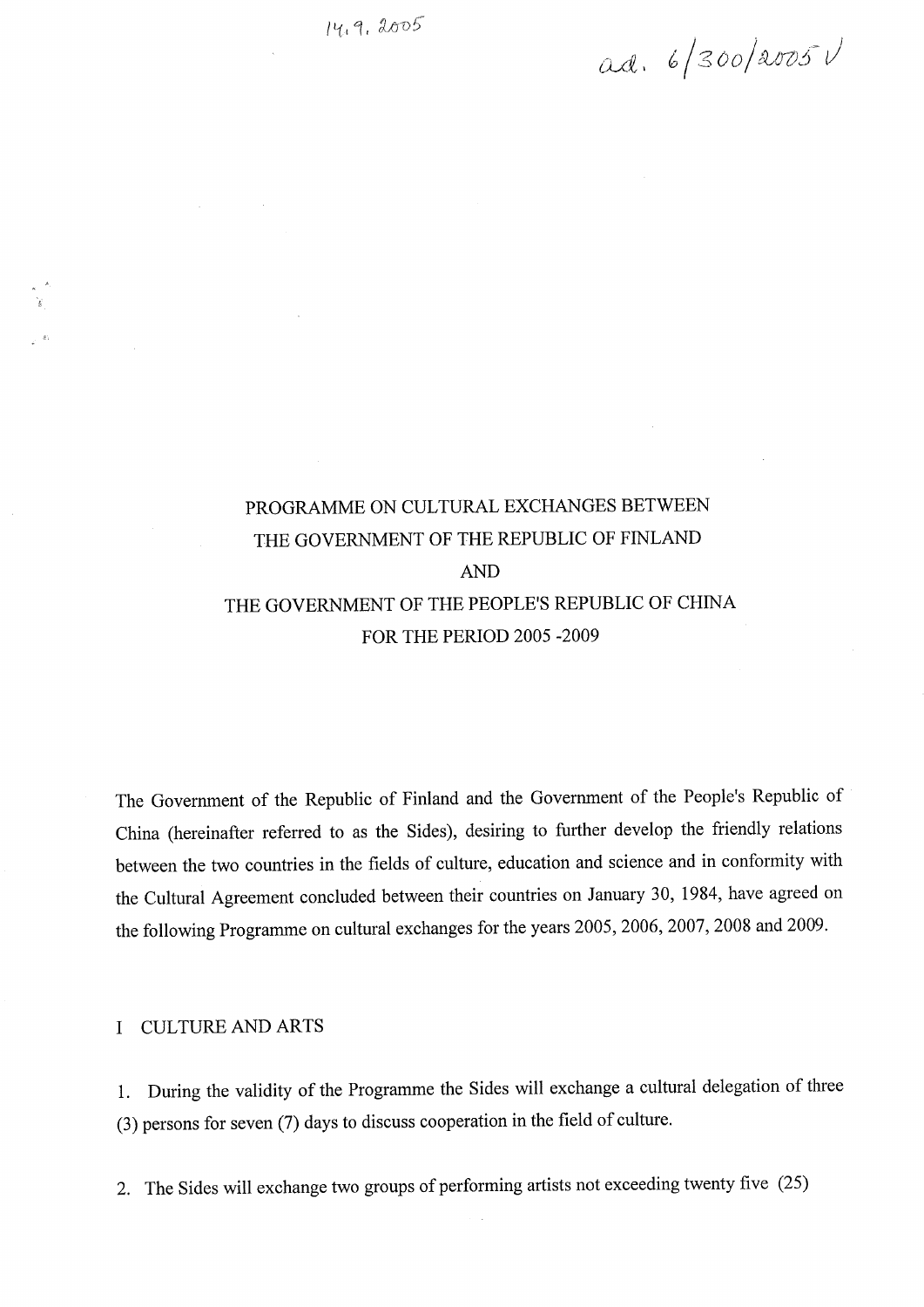persons each to visit the other country for a period of (10) days each during the validity of the Programme.

3. During the validity of the Programme the Sides will exchange one art exhibition which is open to the public at least for one month in one or several locations in the receiving country. Contents and dates of the exhibitions will be discussed separately.

4. The Sides will encourage direct cooperation between organisers of art festivals, between art institutions and groups of artists as weil as between experts in the field of literature and libraries. The form and scope of cooperation will be decided upon by the institutions themselves.

5. The Sides will encourage the translation and publication of classical and modern fiction by authors of the other country and offer literary works and catalogues for the other Side's choice.

When necessary for the elaboration of the translations or for matters concerning publishing, the Sides will invite writers, translators, critics and publishers for short visits.

6. The Sides will encourage cooperation and exchanges between cinema organisations of the two countries, including the exchange of films and release of films of the other country.

7. The Sides will encourage and support cooperation and Studies in the field of folklore and folk literature.

8. The Sides encourage and give financial support to the activities carried out by the Chinese People's Association for Friendship with Foreign Countries and the Finland-China Society in the interest of promoting people-to-people cultural exchanges between the two countries.

9. During the validity of the Programme China Federation of Literary and Art Circles and a folk art organization or a cultural foundation at the nationwide level from Fiimish side will exchange a cultural delegation of no more than five (5) persons for seven (7) days to discuss cooperation in the cultural field.

10. During the validity of the Programme the Sides will exchange a delegation of cultural heritage and museums of three to five (3-5) persons for one week to discuss cooperation and exchanges in this area.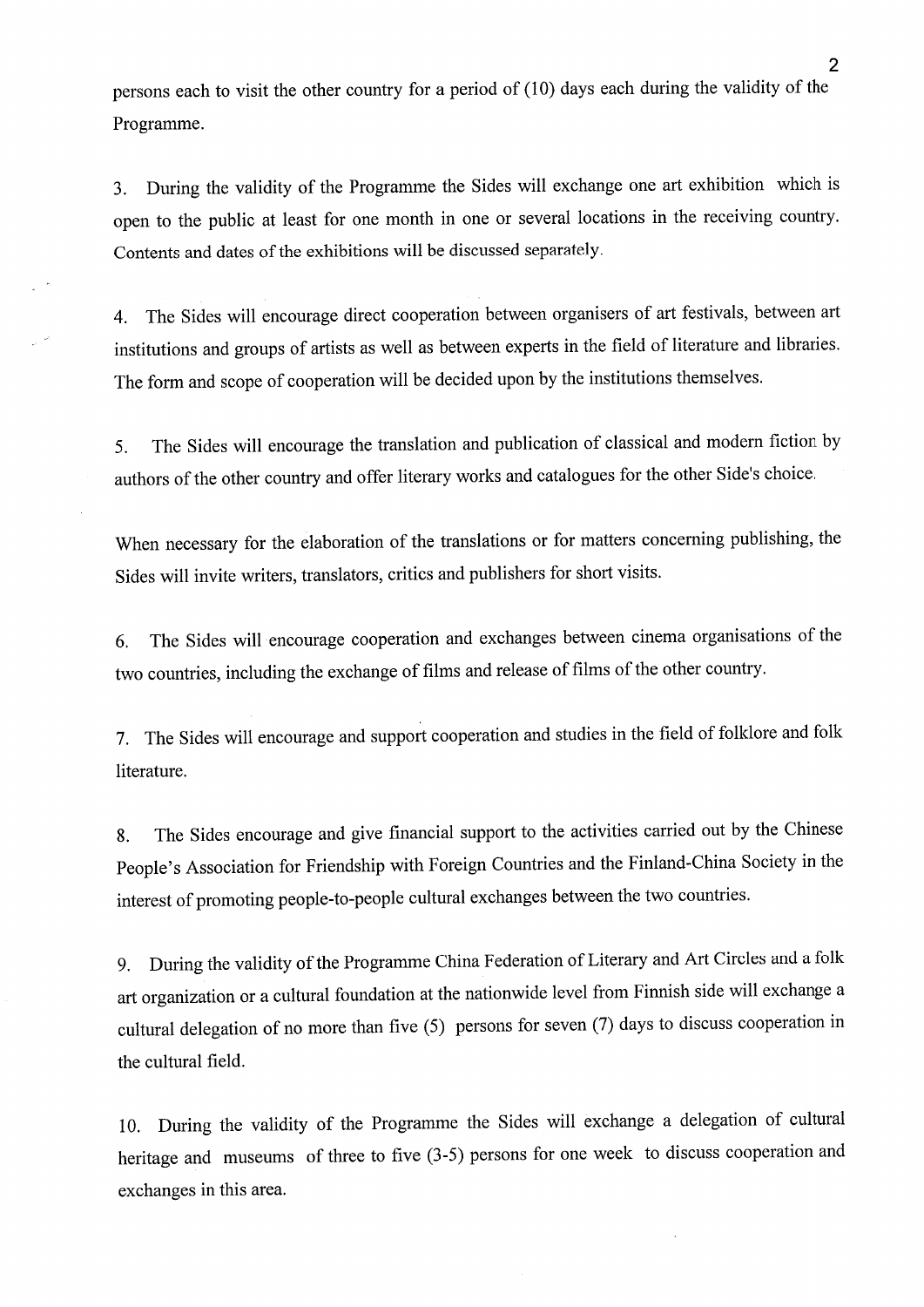#### II HIGHER EDUCATION

11. The Sides will promote the work of mutual recognition of degrees and credentials.

12. The Sides will promote exchanges and cooperation between universities and other institutions of higher education in the two countries. The scope, form and content of cooperative projects will be decided upon through direct consultations by the institutions concerned.

13. The Sides noted with satisfaction that several institutions of higher education, among them polytechnics, already have direct contacts with universities in China.

14. The Sides noted the activities of the Finnish Network University for Education and Research and the Finnish Polytechnic Network on East and South-East Asia Studies to develop educational programmes . on East and South-East Asia and to promote cooperation between universities and other institutions of higher education.

The Sides noted with satisfaction that teaching of the Chinese language and culture is offered at several Finnish universities and other institutions and that teaching of the Finnish language and culture is offered at the Beijing Foreign Studies University.

The Sides will continue to encourage the study of each other's languages and cultures.

The Sides will support the project of a Finnish-Chinese-Finnish dictionary.

The Chinese Side will provide facilities for Finnish self-fmancing participants in the university summer courses of the Chinese language to be held in China.

The Finnish Side will provide facilities for Chinese students to attend summer courses in the Finnish language and culture arranged by the Centre for International Mobility CIMO in Finland. Instruction, teaching material and accommodation are free of charge.

#### Scholarships

15. A description and details of the scholarships offered by each Side is given in Annex II. Each Side will annually inform the other Side of the general and financial provisions of the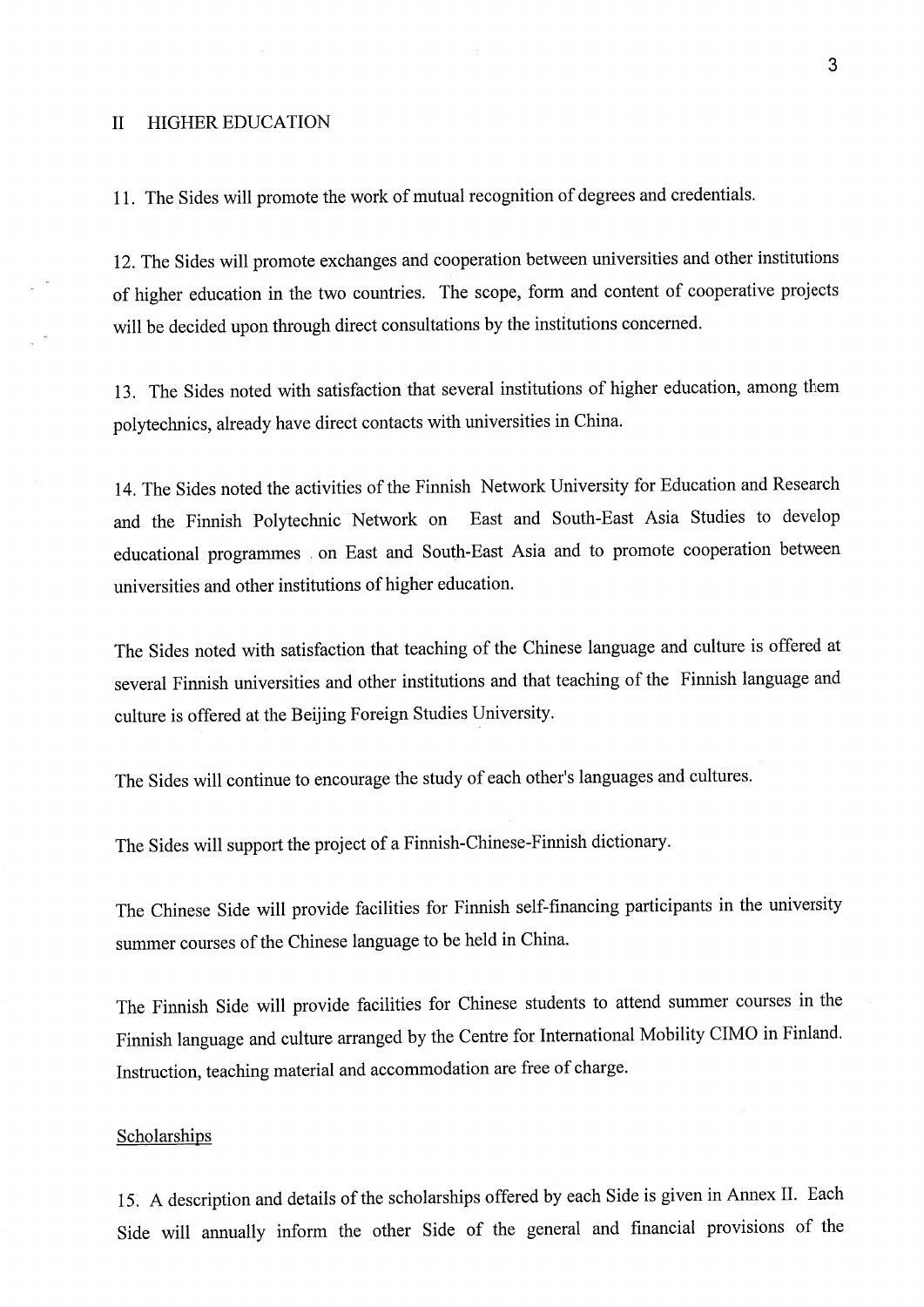scholarships through diplomatic channels. On the Finnish Side, the Centre for International Mobility (CIMO) is in charge of the administration of the scholarships. On the Chinese Side, the scholarship exchange will be implemented by the China Scholarship Council (CSC).

# III GENERAL, VOCATIONAL AND ADULT EDUCATION

16. The Sides will promote exchanges and cooperation between upper secondary schools and other educational institutions.

17. The Sides encourage the direct contacts between pupils, teachers and educational administrators and stress the importance of the preparation of relevant teaching material.

18. The Sides will also exchange information and publications concerning education and educational Systems.

## IV SCIENTIFIC RESEARCH

19. The Academy of Finland has cooperation agreements with the Chinese Academy of Sciences (CAS), the Chinese Academy of Social Sciences (CASS) and the National Natural Science Foundation of China (NSFC). In addition to researcher exchange, cooperation with NSFC is being carried out in the form of a centre of excellence programme. Agreements with these cooperation partners are presently being renewed and negotiations have been started for launching a joint research programme.

20. The aim with the renewal of agreements is to promote, besides short- and long-term researcher exchange based on present agreements, also programme-based cooperation, centre of excellence cooperation and cooperation in exchange of peers for scientific evaluation regarding research proposals. The objective is to establish a good basis for further development of research collaboration between these two countries particularly at the programme level to better meet the present needs. The agreement will also provide a means to launch systematic funding cooperation in such research fields that have the best potential for that both in Finland and China.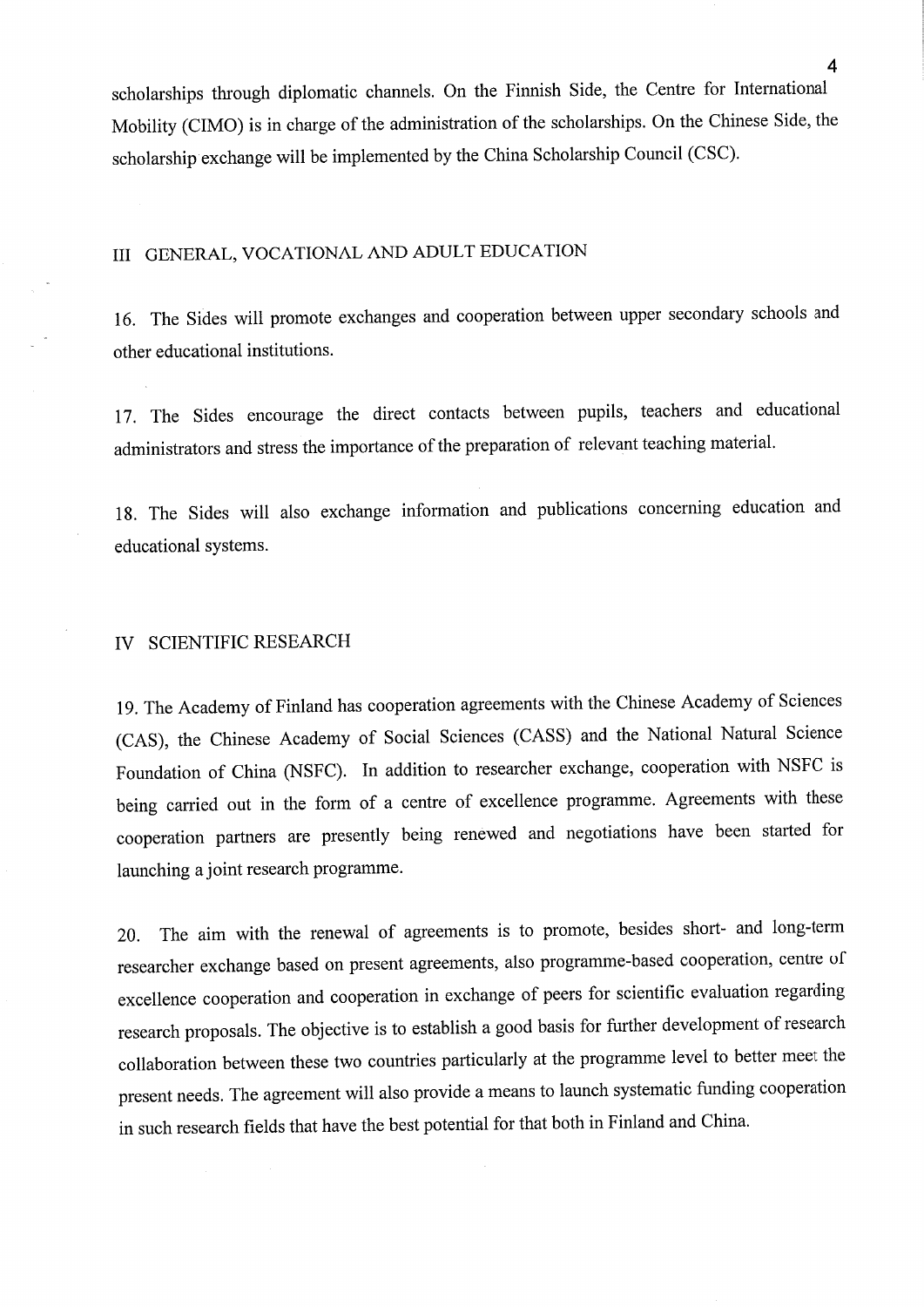21. The Sides will encourage cooperation in the field of sports between the two countries. Details will be decided upon in Finland by the Ministry of Education of Finland and in China by the China State General Administration of Sport, and by the sports associations and institutions concerned.

22. The Sides will encourage and support exchanges and cooperation between youth institutions and organisations of the two countries according to the Memorandum of Cooperation signed between the Finnish Ministry of Education and the All-China Youth Federation in Beijing in June 2004.

The Sides expressed their interest in exchanging youth cultural groups.

#### VI WOMEN

23. The Sides will encourage and support women's and their institutions' and organizations' participation in ali forms of cooperation in the fields of culture, education and science between the two countries.

# VII FINAL STIPULATIONS

24. The provisions of this Programme do not preclude other mutually acceptable exchanges in the fields of those mentioned above. Conditions concerning these exchanges will be decided upon directly by the organisers of the two countries.

25. Three months prior to the expiration of the period of validity of this Programme, the representatives of the two Sides will discuss the implementation of the present Programme as weil as the next Programme on Cultural Exchanges between the Govemment of the Republic of Finland and the Government of the People's Republic of China.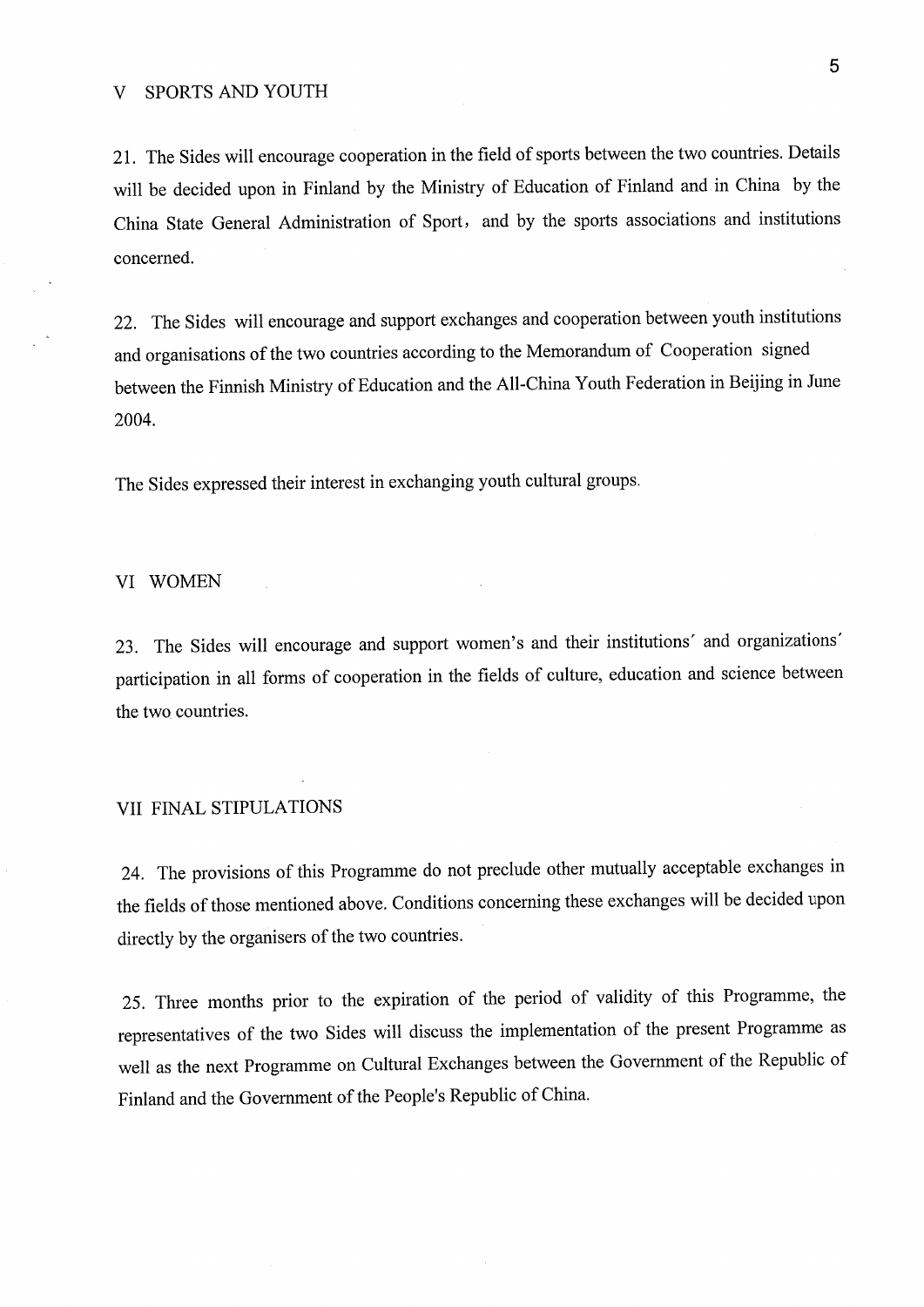26. This Programme shall remain valid from the date of signature tili December 31, 2009 and shall remain in force, if need be, provisionally thereafter until the next Programme is concluded.

Signed in Beijing on the 14th of September, 2005 in two equally authentic copies in the English language.

FOR THE GOVERNMENT OF THE REPUBLIC OF FINLAND

Jram Bisi

FOR THE GOVERNMENT OF THE PEOPLE'S REPUBLIC OF CHINA

 $\mathcal{L}$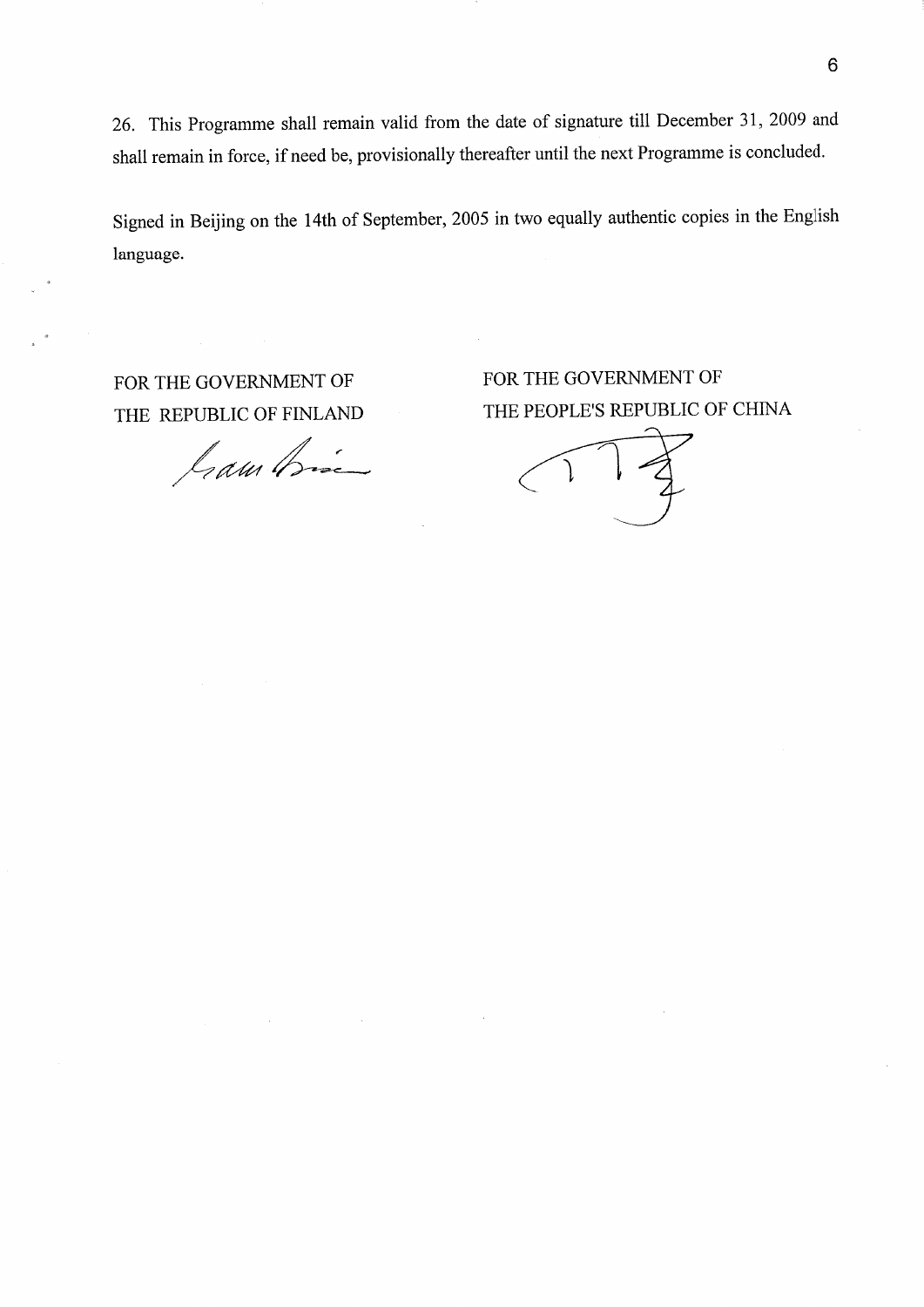# Annexl

# FINNISH SCHOLARSHIPS

# The Finnish Government Scholarship Pool

The Finnish Government offers scholarships for post-graduate studies, research and teaching at a higher education institution or public research institute in Finland. Nationals of countries, with which Finland has bilateral scholarship agreements, may apply for these scholarships.

The scholarship authority in China (China Scholarship Council) is invited to present applications for up to 10 candidates for the Finnish Government Scholarship Pool. The deadline for the nomination of scholarship candidates is l February each year.

General terms<br>The candidates for scholarships are expected to pursue post-graduate studies, participate in a ne candidates for scholarships are expected to pursue post-graduate studies, participate in research project or teach at a higher education institution or public research institute in Figure is necessary that the candidates for scholarships have earned at least a Master-level degree before beginning of the scholarship period in Finland and have not spent more than one year at a Finnish higher education institution immediately before the intended scholarship period m Finland. The candidates for scholarships must include in their application a letter of invitation from the receiving institute.

# Scholarships

the scholarship period is usually three (3) to nine (9) months and the grant is  $\frac{1}{100}$   $\frac{1}{100}$   $\frac{1}{200}$ the living expenses of a single person in Finland. In 2005 the monthly scholarship is EUR 725. Upon arrival of the scholarship holder the lump sum of EUR 100 is paid for scholarship period of one term or EUR 200 of a whole academic year respectively. The Finnish Party will pay the scholarships free of income tax. The academic year in Finland lasts from September to May. The autumn term begins in September and ends by 20 December. The spring term starts in January and ends in May.

Expenses due to travel, international or in Finland, are not covered by CIMO. Scholarship holders are also recommended to make their own arrangements for insurance coverage for their stay in Finland. Postgraduate students paying the student union fee of a Finnish university are entitled to benefit from the student health services.

# Application procedure

The application form can be obtained either from the China Scholarship Council, the Figure of  $\frac{1}{2}$ Embassy or directly from the Centre for International Mobility CIMO. The form can also be downloaded from CIMO's web service at http://finland.cimo.fi.

The China Scholarship Council will forward up to 10 complete applications to CIMO via the Finnish embassy.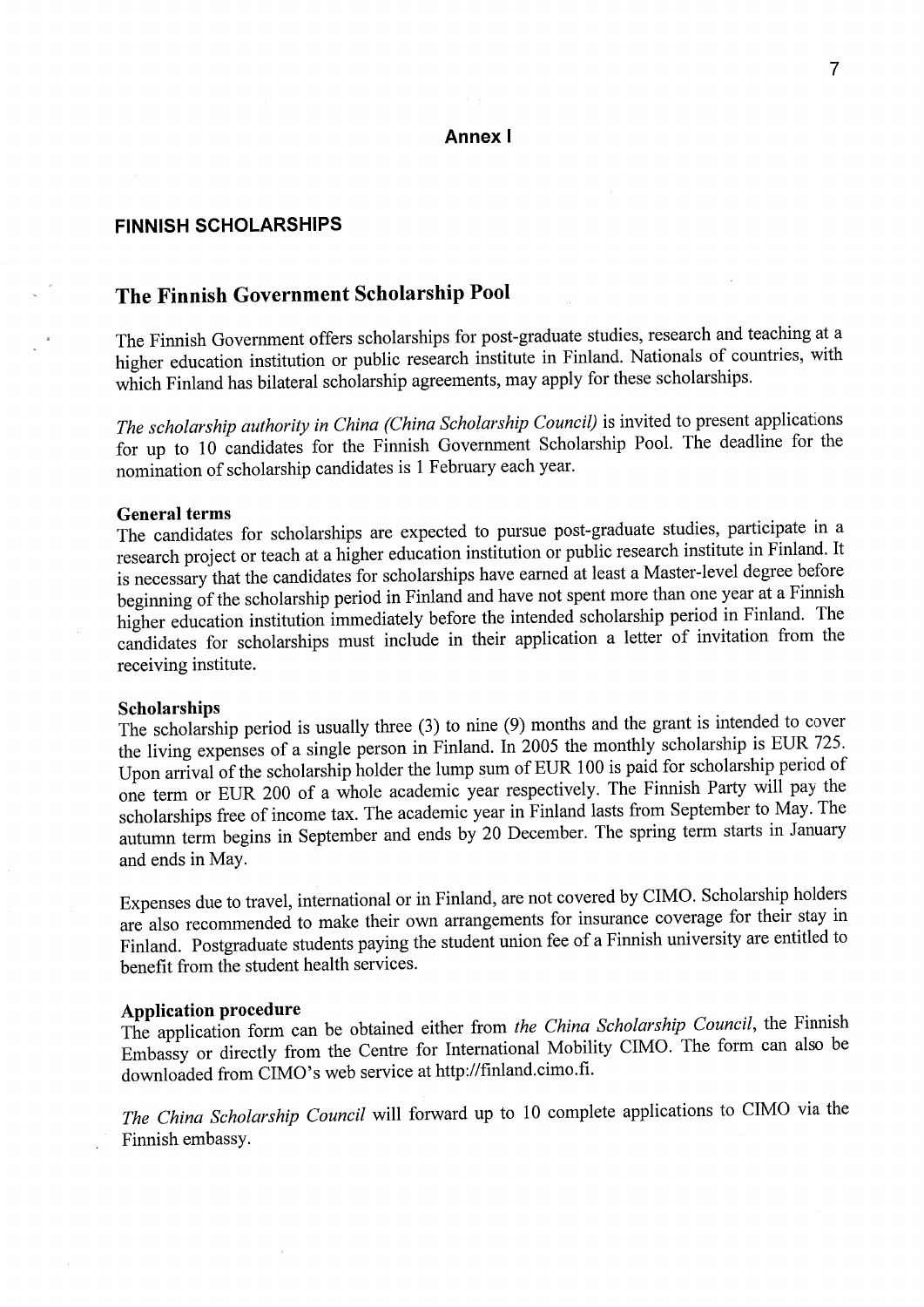# CHINESE SCHOLARSHIPS

1. The Chinese government offers scholarships for undergraduate and postgraduate studies and research in a higher education institution or public research institute in China. The scholarship 1. holders shall be the citizens of those countries, which have agreements of scholarship exchanges with China. The Ministry of Education of China shall formulate the annual enrolment plans for  $\mu$  China. The Ministry of Education of China shall formulate the annual enrolment plans for  $\mu$ notarship holders according to the agreement signed with foreign governments and actual need of international exchanges.

1 he Finnish scholarship authority shall provide 10 candidates for Chinese scholarships every  $\gamma$ ear (including those studying in China). The full scholarship of China superson and limit tutions (research fees), fees for basic teaching materials, boarding when the sphere helenaching belong im fee for settling down and one rump fee for domestic transportation. The school of shall enjoy general medical insurance.

3. The enrolment deadline of Chinese scholarships is April 30 every year.

4. Foreign students enjoy more than one year (including one year) of Chinese scholarships are p to the annual assessments. The assessments are carried out by ingless the concernents the cording to the relevant regulations. For those students failing to pass the assessment eligibility for Chinese scholarships shall be suspended or canceled.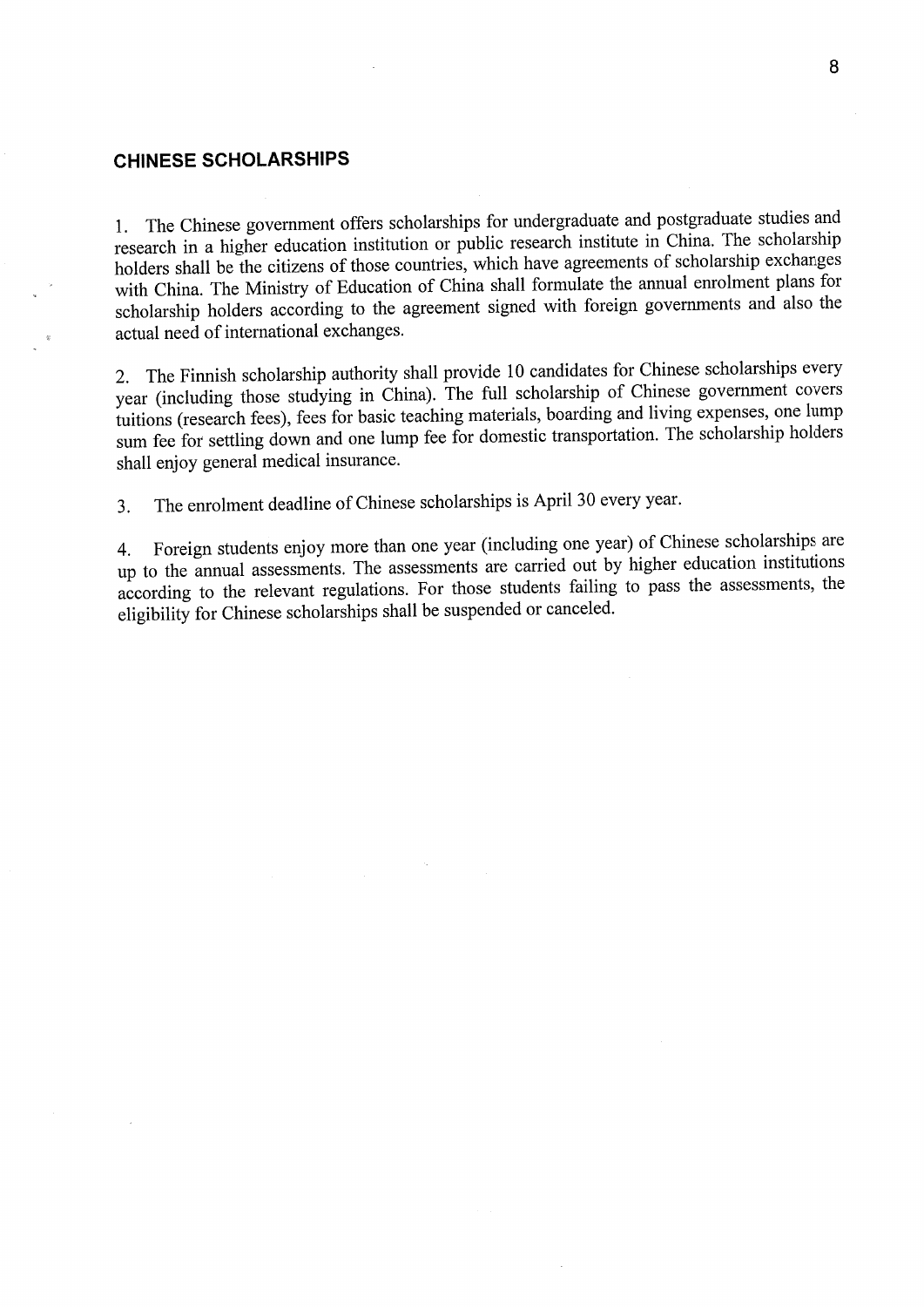#### **Annex II**

General and financial regulations governing the exchanges under the Programme on cultural exchanges between the Republic of Finland and the People's Republic of China for the years 2005-2009

The following principles shall be observed by the two Sides in carrying out the exchange items envisaged in the present Programme.

# A. Exhibitions

l. Propositions for the exhibitions, including ali relevant data, shall be submitted by the sending Side, as a rule, eighteen (18) months before the opening of the exhibition. The materials needed for the printing of exhibition brochures or catalogues should be sent to the receiving Side in the language of the receiving country or in French, English or German at least four (4) months before the opening of the exhibition. At least one expert can accompany the exhibition for ten (10) days upon preliminary agreement.

# B. Performing Artists

2. The propositions concerning the exchange of performing art ensembles shall be made at least twelve (12) months in advance. The receiving Side shall give the answer within two (2) months after having received the propositions.

## FINANCIAL REGULATIONS

The exchange of items and activities listed in this Programme will be carried out in accordance with the following financial regulations:

# C. Visits

3. The sending Side shall pay the travel expenses of its citizens to and from the capital of the receiving country.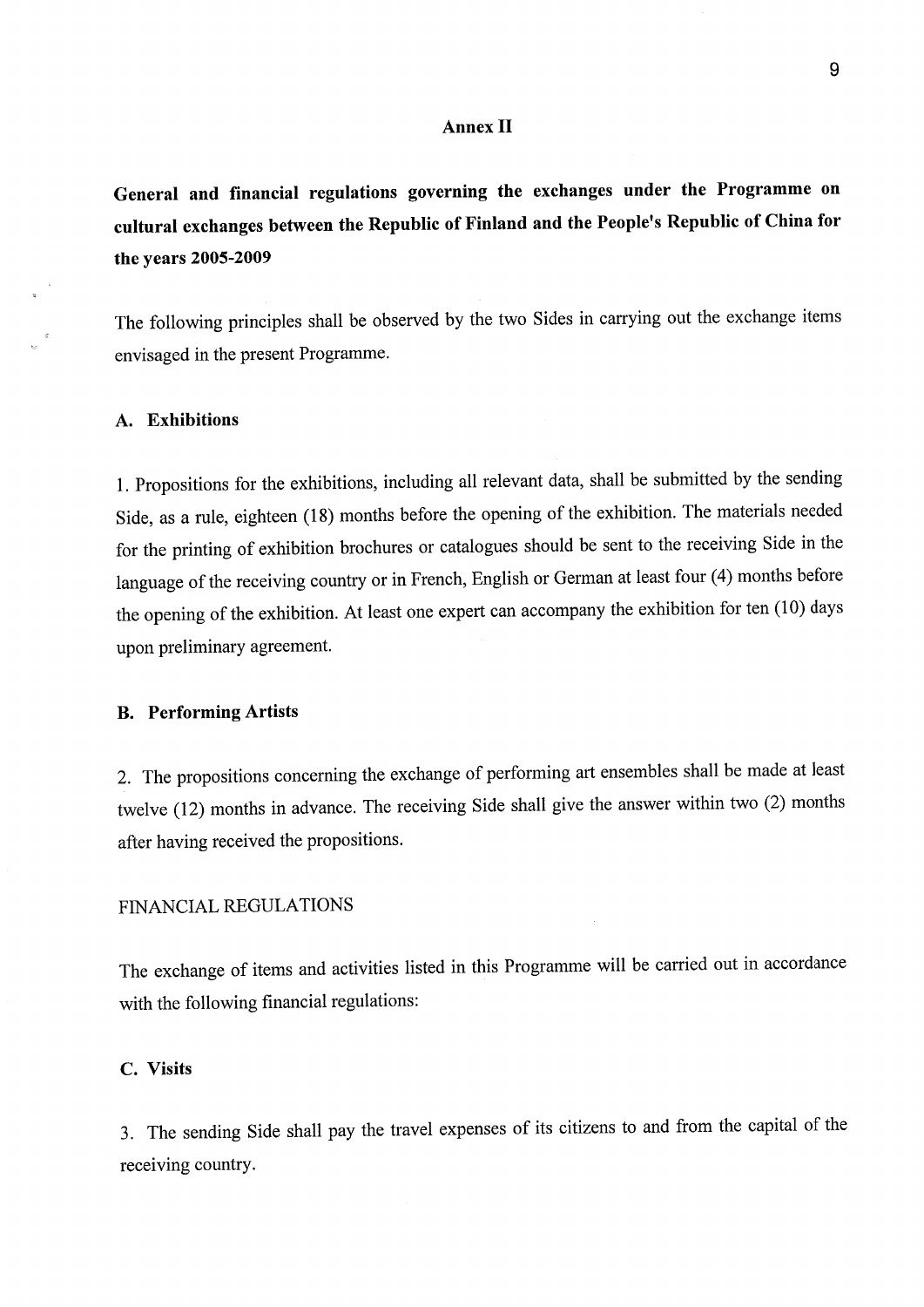4. The Finnish Side shall provide persons visiting Finland with free accommodation in a guest room or hotel and a daily allowance, the amount of which is determined annually (in 2005 30 euros). The Chinese Side shall provide persons visiting the People's Republic of China with free accommodation and meals.

## D. Language teachers

5. The current terms on which language teachers are engaged by both Sides will be observed.

# E. Exhibitions

6. The sending Side shall pay the transport expenses of the exhibits to and from the capital of the receiving country.

7. The sending Side shall bear the international travel expenses of the expert(s) escorting the exhibits. The sending Side shall also pay the insurance expenses during the transportation to and from the receiving country as weil as during the stay in the receiving country.

8. The Finnish Side shall provide persons visiting Finland for not more than two (2) weeks with free accommodation in a guest room or hotel and a daily allowance, the amount of which is determined annually (in 2005 30 euros). The Chinese Side shall provide persons visiting the People's Republic of China for not more than two (2) weeks with free accommodation and meals.

The receiving country shall as weil cover ali the expenses caused by the mounting of the exhibition, the publicity, the necessary show cases, exhibition space and staff.

9. The receiving Side shall take ali necessary measures to protect the exhibits during the exhibition and their stay in the receiving country .

# F. Ensembles

10. The sending Side shall cover the travel costs of the groups of performing artists and the transportation of their requisites to the first destination and the return from the last one as weil as the costs of insurance.